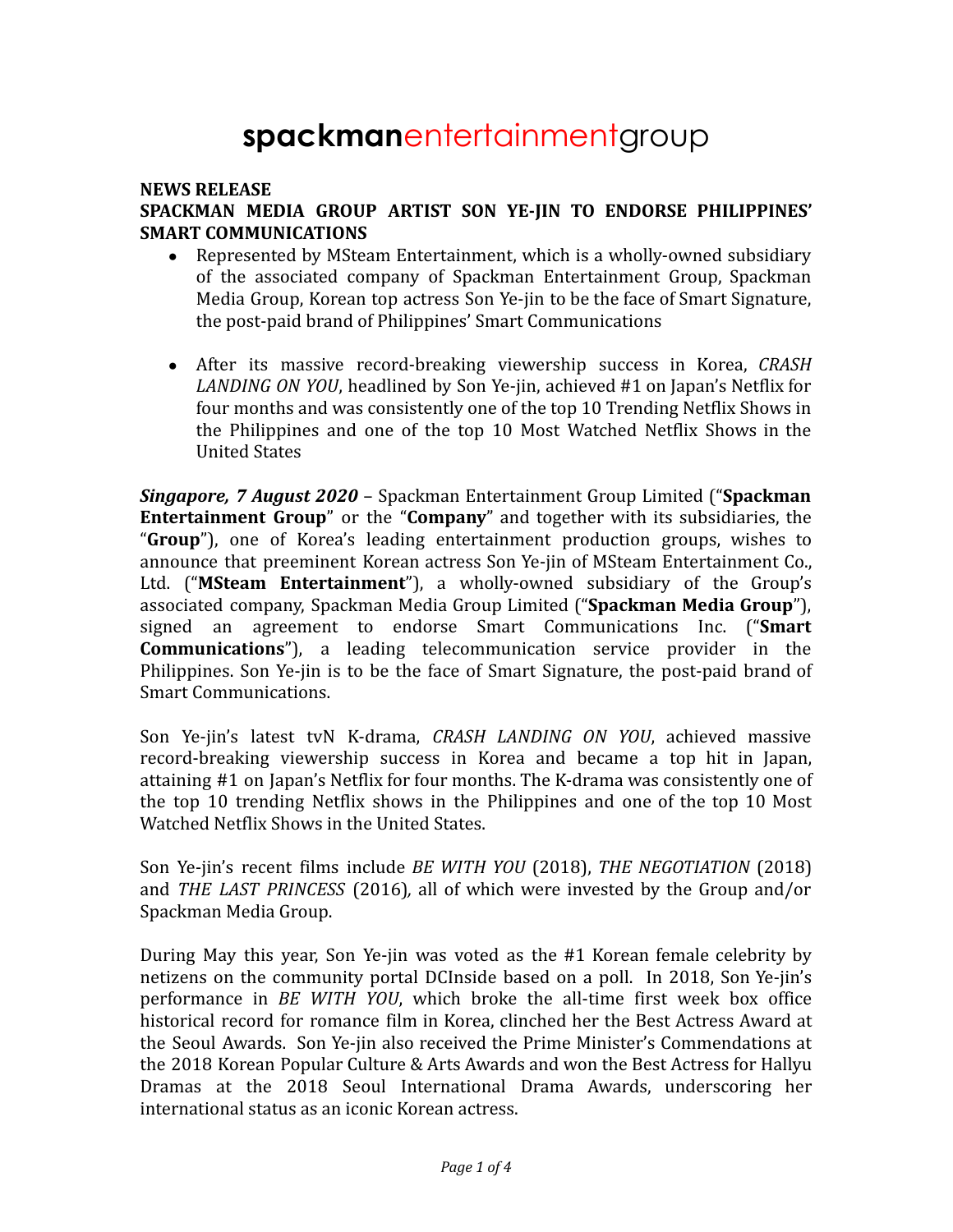In 2016, Son Ye-jin won the Best Actress Award in the 2017 Baeksang Arts Awards based on her performance in *THE LAST PRINCESS*.

- End -

## **About Spackman Entertainment Group Limited**

Spackman Entertainment Group Limited ("**SEGL**" or the "**Company**"), and together with its subsidiaries, (the "**Group**"), founded in 2011 by Charles Spackman, is one of Korea's leading entertainment production groups. SEGL is primarily engaged in the independent development, production, presentation, and financing of theatrical motion pictures in Korea. According to Variety, Korea was the world's fourth largest box office market in 2019, behind only North America, China and Japan.

The Group also invests into and produces Korean television dramas. In addition to our content business, we also own equity stakes in entertainment-related companies and film funds that can financially and strategically complement our existing core operations. SEGL is listed on the Catalist of the Singapore Exchange Securities Trading Limited under the ticker 40E.

## *Production Labels*

SEGL's wholly-owned Zip Cinema Co., Ltd. ("**Zip Cinema**") is one of the most recognised film production labels in Korea and has originated and produced some of Korea's most commercially successful theatrical films, consecutively producing 10 profitable movies since 2009 representing an industry leading track record. Recent theatrical releases of Zip Cinema's motion pictures include some of Korea's highest grossing and award-winning films such as *CRAZY ROMANCE* (2019), *DEFAULT* (2018), *MASTER* (2016), *THE PRIESTS* (2015), *COLD EYES* (2013), and *ALL ABOUT MY WIFE* (2012). For more information on Zip Cinema, do visit http://zipcine.com

SEGL also owns Novus Mediacorp Co., Ltd. ("**Novus Mediacorp**"), an investor, presenter, and/or post-theatrical distributor for a total of 79 films (58 Korean and 21 foreign) including *ROSE OF BETRAYAL*, *THE OUTLAWS* and *SECRETLY, GREATLY*, which was one of the biggest box office hits of 2013 starring Kim Soo-hyun of *MY LOVE FROM THE STARS*, as well as *FRIEND 2: THE GREAT LEGACY*. In 2012, Novus Mediacorp was also the post-theatrical rights distributor of *ALL ABOUT MY WIFE*, a top-grossing romantic comedy produced by Zip Cinema. In 2018, *THE OUTLAWS*, co-presented by Novus Mediacorp broke the all-time highest Video On Demand ("**VOD**") sales records in Korea. For more information on Novus Mediacorp, do visit http://novusmediacorp.com

The Company owns a 100% equity interest in Simplex Films Limited ("**Simplex Films**") which is an early stage film production firm. Simplex Films has the following films in the pipeline namely, *A BOLT FROM THE BLUE*, *IRREVOCABLE PROMISE* and *OUR SUPERSTAR K*.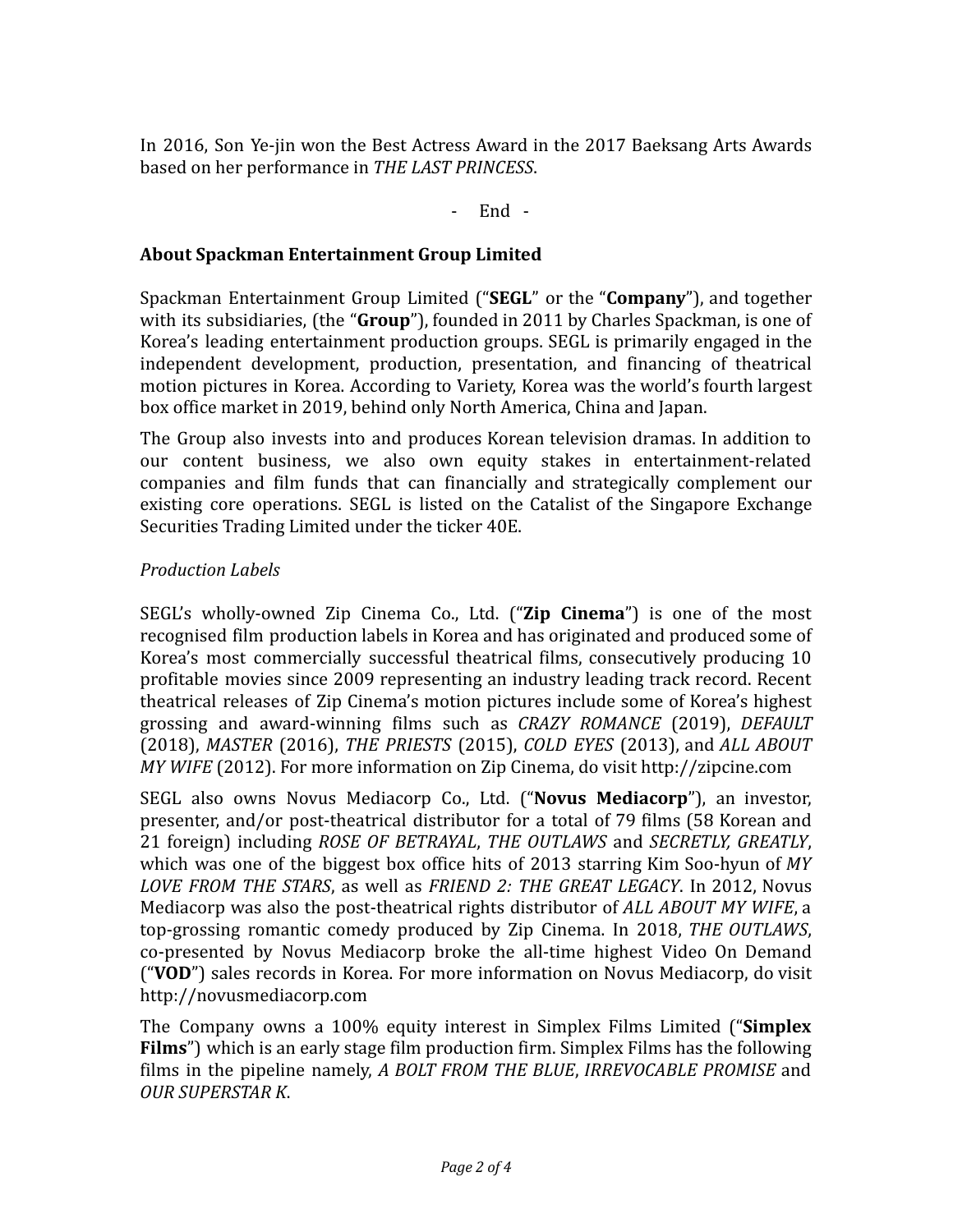The Company owns a 100% equity interest Take Pictures Pte. Ltd. ("**Take Pictures**") which has a line-up of several films including *STONE SKIPPING, GUARDIAN* (working title) and the co-production with Zip Cinema for *THE PRIESTS 2.*

The Company owns a 100% equity interest in Greenlight Content Limited which is mainly involved in the business of investing into dramas and movies, as well as providing consulting services for the production of Korean content.

The Company owns a 20% equity interest in The Makers Studio Co. Ltd., which plans to produce and release four upcoming films, the first of which will be *THE ISLAND OF THE GHOST'S WAIL*, a comedy horror film.

Our films are theatrically distributed and released in Korea and overseas markets, as well as for subsequent post-theatrical worldwide release in other forms of media, including online streaming, cable TV, broadcast TV, IPTV, video-on-demand, and home video/DVD, etc. We release all of our motion pictures into wide-theatrical exhibition initially in Korea, and then in overseas and ancillary markets.

# *Talent Representation*

The Company holds an effective shareholding interest of 43.88% in Spackman Media Group Limited ("**SMGL**"). SMGL, a company incorporated in Hong Kong, together with its subsidiaries, is collectively one of the largest entertainment talent agencies in Korea in terms of the number of artists under management, including some of the top names in the Korean entertainment industry. SMGL operates its talent management business through renowned agencies such as MSteam Entertainment Co., Ltd. (Son Ye-jin, Lee Min-jung, Ko Sung-hee), UAA&CO Inc. (Song Hye-kyo, Yoo Ah-in, Park Hyung-sik), Fiftyone K Inc. (So Ji Sub, Ok Taec-yeon), SBD Entertainment Inc. (Bae Doo-na, Son Suk-ku), and Kook Entertainment Co., Ltd. (Kim Sang-kyung, Kim Ji-young). Through these full-service talent agencies in Korea, SMGL represents and guides the professional careers of a leading roster of award-winning actors/actresses in the practice areas of motion pictures, television, commercial endorsements, and branded entertainment. SMGL leverages its unparalleled portfolio of artists as a platform to develop, produce, finance and own the highest quality of entertainment content projects, including theatrical motion pictures, variety shows and TV dramas. This platform also creates and derives opportunities for SMGL to make strategic investments in development stage businesses that can collaborate with SMGL artists. SMGL is an associated company of the Company.

The Company owns a 100% equity interest in Constellation Agency Pte. Ltd. ("**Constellation Agency**"). Constellation Agency, which owns The P Factory Co., Ltd. ("**The P Factory**") and Platform Media Group Co., Ltd. ("**PMG**"), is primarily involved in the business of overseas agency for Korean artists venturing into the overseas market. The P Factory is an innovative marketing solutions provider specializing in event and branded content production. PMG is a talent management agency which represents and manages the careers of major artists in film, television, commercial endorsements and branded entertainment.